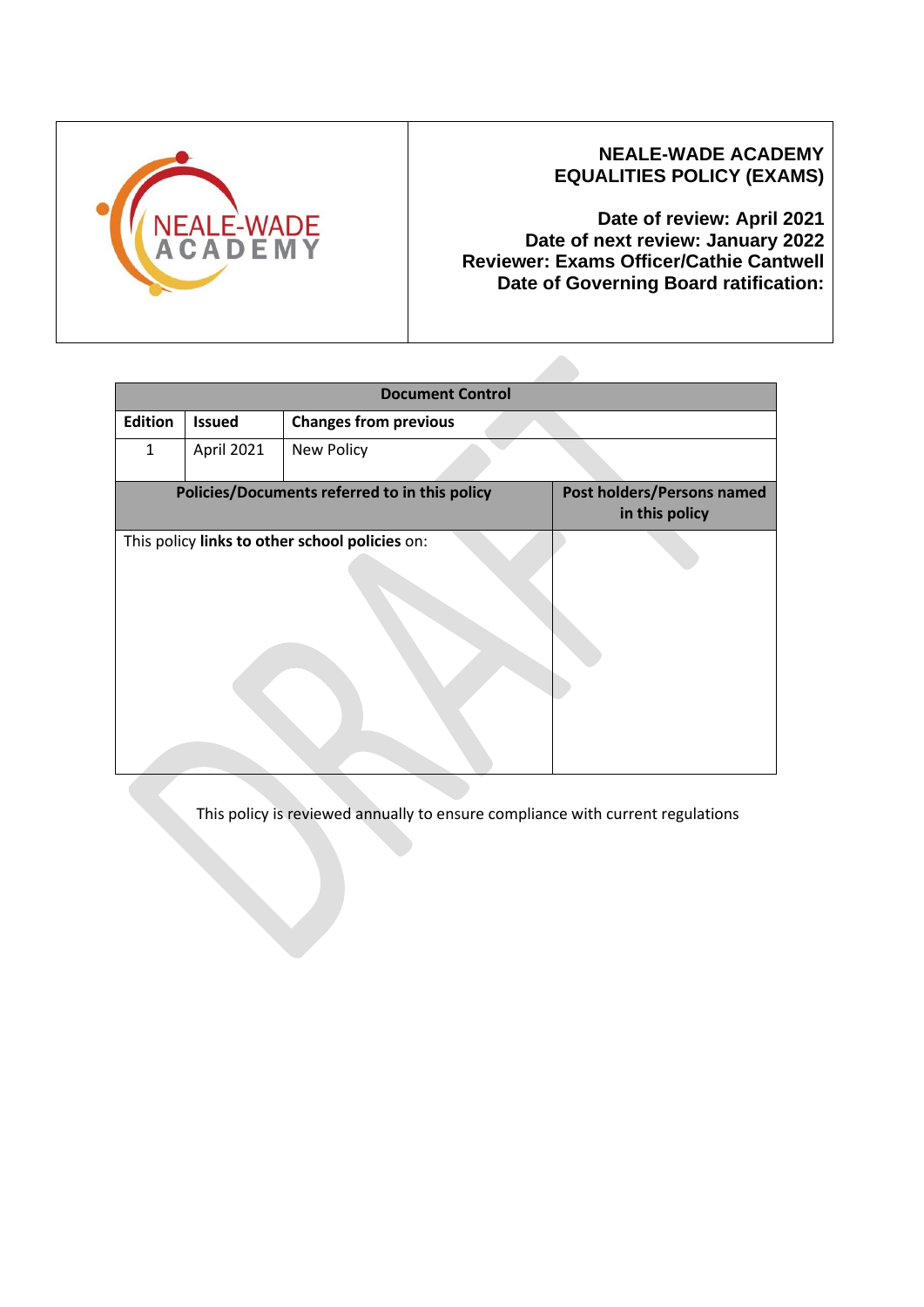# **Equalities Policy (exams)**

# **Contents**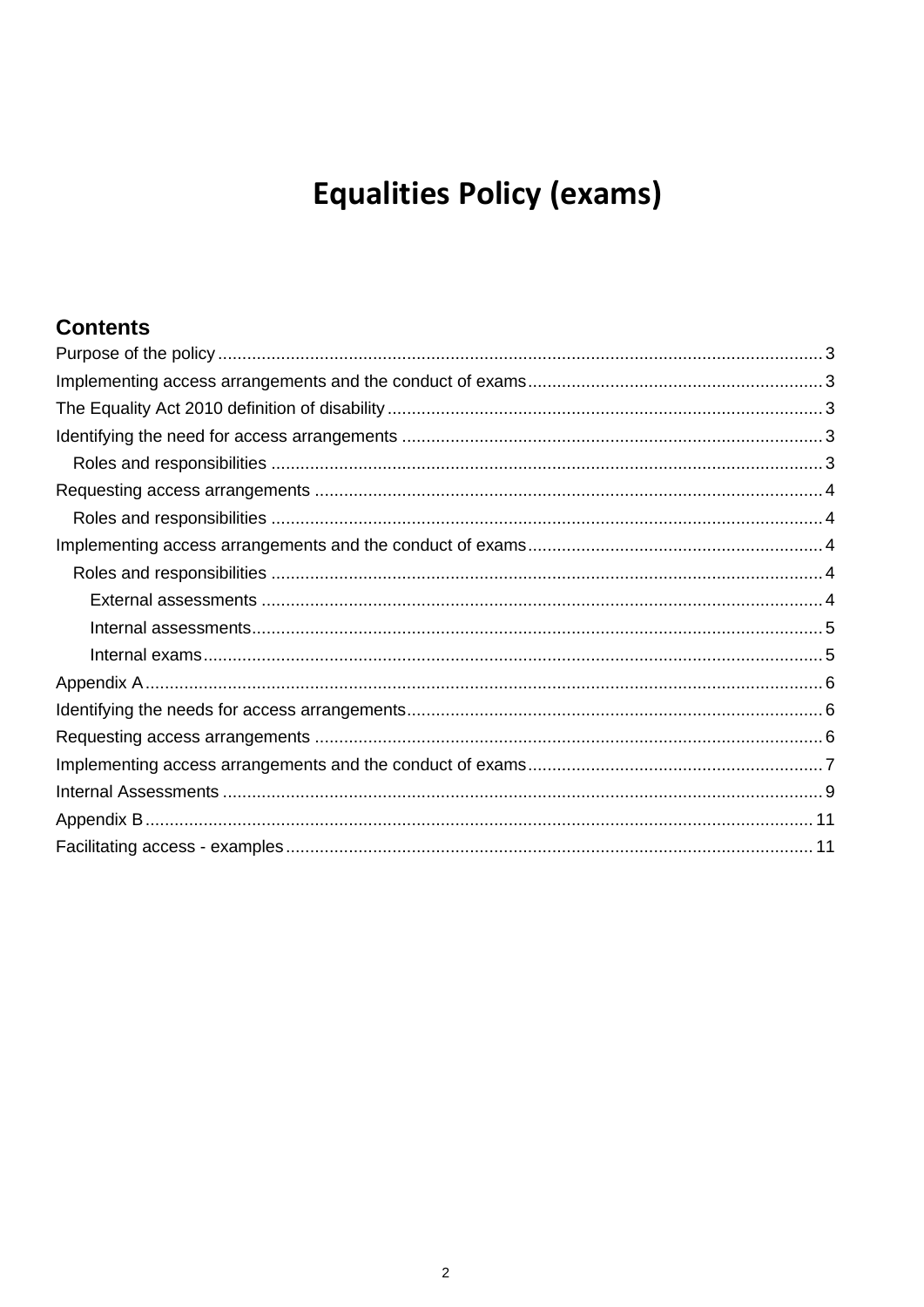# <span id="page-2-0"></span>**Purpose of the policy**

This document is provided as an exams-specific supplement to the *centre-wide equalities/disability/ accessibility policy/plan* which details how the centre will:

*"recognise its duties towards disabled candidates, including private candidates, as defined under the terms of the Equality Act 2010*†*. This must include a duty to explore and provide access to suitable courses, through the access arrangements process submit applications for reasonable adjustments and make reasonable adjustments to the service the centre provides to disabled candidates.*

*†or any legislation in a relevant jurisdiction other than England and Wales which has an equivalent purpose and effect"* 

[Quote taken directly from chapter 5.4 of the current JCQ publication *[General regulations for approved centres](http://www.jcq.org.uk/exams-office/general-regulations) 2020-21*]

This publication is further referred to in this policy as [GR.](http://www.jcq.org.uk/exams-office/general-regulations)

This policy details how the centre facilitates access to exams and assessments for disabled candidates, as defined under the terms of the Equality Act 2010, by outlining staff roles and responsibilities in relation to

- identifying the need for appropriate arrangements, reasonable adjustments and/or adaptations (referred to in this policy as 'access arrangements')
- requesting access arrangements
- implementing access arrangements and the conduct of exams
- good practice in relation to the Equality Act 2010

# <span id="page-2-1"></span>**The Equality Act 2010 definition of disability**

A definition is provided on page 4 of the current JCQ publication *Adjustments for candidates with disabilities and learning difficulties [Access Arrangements and Reasonable Adjustments](http://www.jcq.org.uk/exams-office/access-arrangements-and-special-consideration/regulations-and-guidance) 2020-2021*

This publication is further referred to in this policy as [AA.](http://www.jcq.org.uk/exams-office/access-arrangements-and-special-consideration/regulations-and-guidance)

# <span id="page-2-2"></span>**Identifying the need for access arrangements**

#### <span id="page-2-3"></span>**Roles and responsibilities**

#### **Head of centre**

• Is familiar with the entire contents, refers to and directs relevant centre staff to the annually updated JCQ publications including [GR](http://www.jcq.org.uk/exams-office/general-regulations) and [AA](http://www.jcq.org.uk/exams-office/access-arrangements-and-special-consideration/regulations-and-guidance)

#### **Senior leaders**

• Are familiar with the entire contents of the annually updated JCQ publications including [GR](http://www.jcq.org.uk/exams-office/general-regulations) and [AA](http://www.jcq.org.uk/exams-office/access-arrangements-and-special-consideration/regulations-and-guidance)

#### **Special educational needs coordinator (SENCo)**

- Has full knowledge and understanding of the contents, refers to and directs relevant centre staff to the annually updated JCQ publication [AA](http://www.jcq.org.uk/exams-office/access-arrangements-and-special-consideration/regulations-and-guidance)
- Ensures an appropriately qualified assessor is appointed, evidence of the assessor's qualification(s) is obtained before they assess candidates and that evidence of the qualification(s) of the person appointed is held on file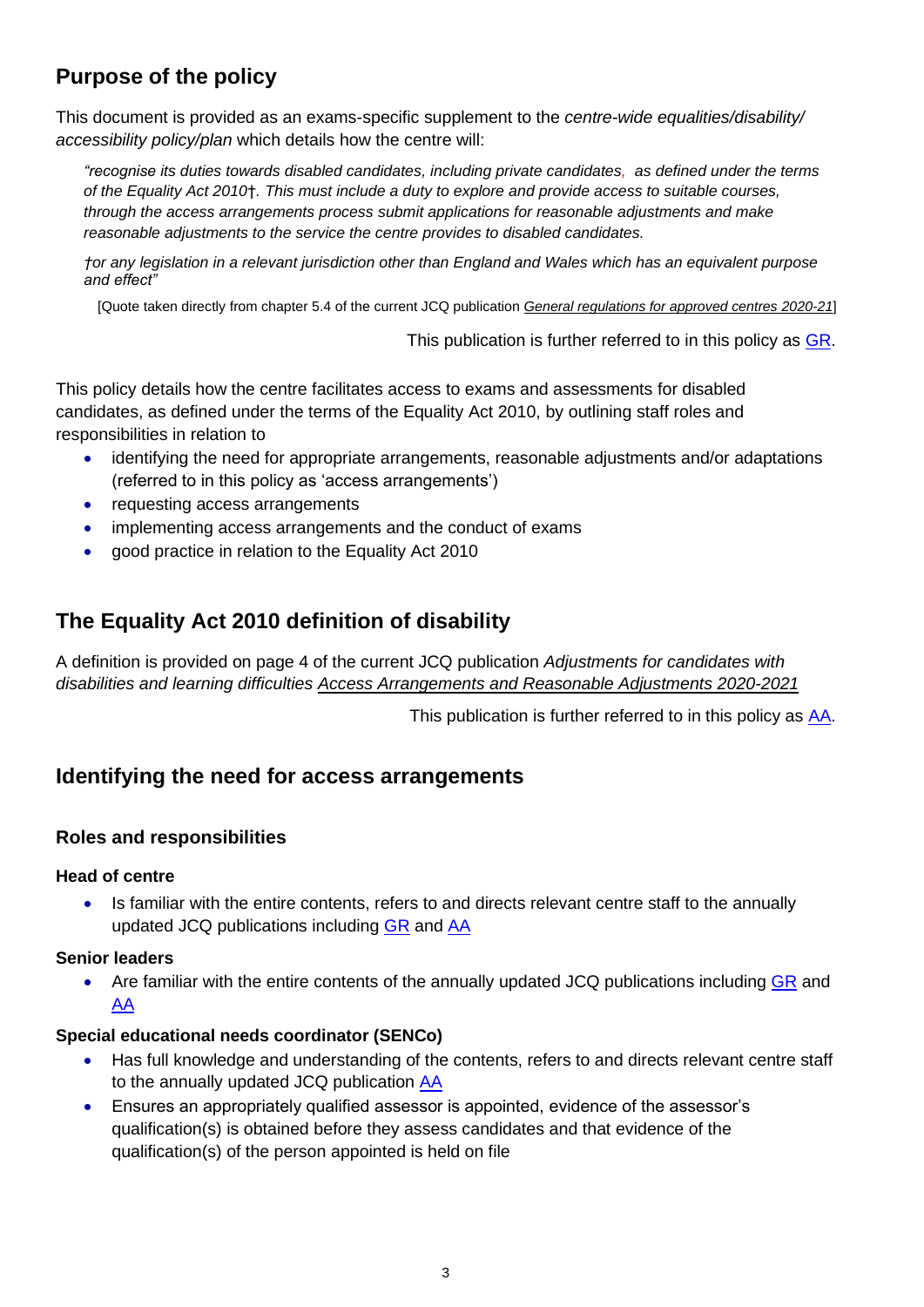#### **Teaching staff**

• Inform the SENCo of any support that might be needed by a candidate

#### **Support staff (for example, Learning Support Assistants, Teaching Assistants**

• (where appropriate) Provide comments/ observations to support the SENCo to "*paint a holistic picture of need"* confirming *normal way of working* for a candidate

#### **Assessor of candidates with learning difficulties**

(An assessor of candidates with learning difficulties will be an appropriately qualified access arrangements assessor/psychologist/specialist assessor)

• Has detailed understanding of the current JCQ publication [AA](http://www.jcq.org.uk/exams-office/access-arrangements-and-special-consideration/regulations-and-guidance)

### <span id="page-3-0"></span>**Requesting access arrangements**

#### <span id="page-3-1"></span>**Roles and responsibilities**

#### **Special educational needs coordinator (SENCo)**

• Determines if the arrangements identified for a candidate require prior approval from the awarding body before the arrangements are put in place or if approval is centre-delegated

#### **Exams officer**

Is familiar with the entire contents of the annually updated JCQ publication [GR](http://www.jcq.org.uk/exams-office/general-regulations) and is aware of information contained in  $AA$  where this may be relevant to the EO role

## <span id="page-3-2"></span>**Implementing access arrangements and the conduct of exams**

#### <span id="page-3-3"></span>**Roles and responsibilities**

#### <span id="page-3-4"></span>**External assessments**

These are assessments which are normally set and marked/examined by an awarding body which must be conducted according to awarding body instructions and/or the JCQ publication *[Instructions for](http://www.jcq.org.uk/exams-office/ice---instructions-for-conducting-examinations)  [conducting examinations](http://www.jcq.org.uk/exams-office/ice---instructions-for-conducting-examinations)* (ICE).

#### **Head of centre**

• Supports the SENCo, the exams officer and other relevant centre staff in ensuring appropriate arrangements, adjustments and adaptations are in place to facilitate access for disabled candidates to exams

#### **Special educational needs coordinator (SENCo)**

• Ensures appropriate arrangements, adjustments and adaptations are in place to facilitate access for candidates where they are disabled within the meaning of the Equality Act (unless a temporary emergency arrangement is required at the time of an exam)

#### **Exams officer**

• Is familiar with and follows the *Checklist for heads of centre and examination officers – The Equality Act 2010 and conduct of examinations* provided in the current [ICE](http://www.jcq.org.uk/exams-office/ice---instructions-for-conducting-examinations) 2020-2021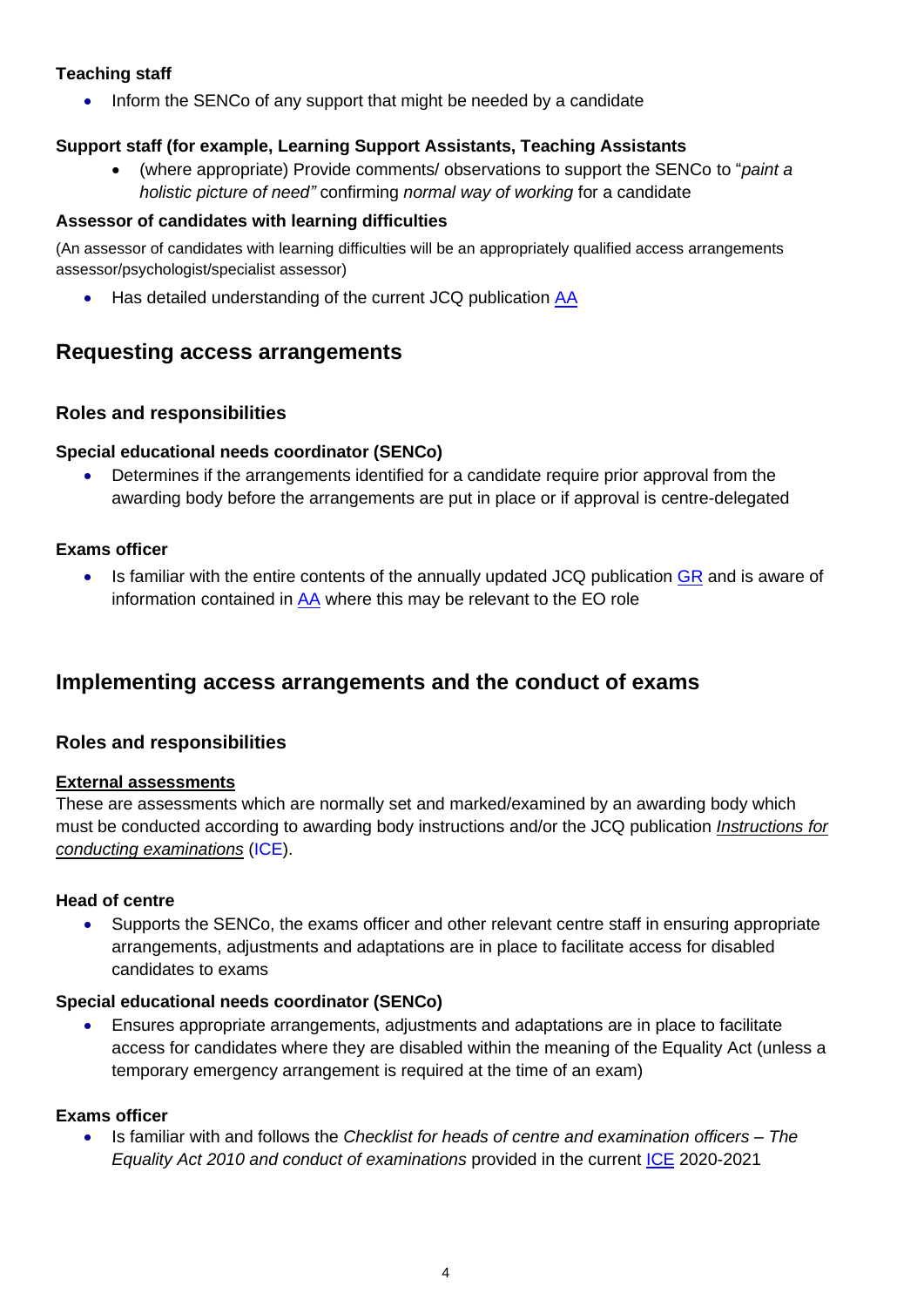#### **Other relevant centre staff**

• Support the SENCo and the exams officer to ensure appropriate arrangements, adjustments and adaptations are in place to facilitate access for disabled candidates to exams

#### <span id="page-4-0"></span>**Internal assessments**

These are non-examination assessments (NEA) which are normally set by a centre/awarding body, marked and internally moderated by the centre and externally moderated by the awarding body.

*"Externally marked and/or externally set practical examinations taken at different times across centres are classified as 'NEA'."*

[Quote taken from the JCQ publication *[Instructions for conducting non-examination assessments](http://www.jcq.org.uk/exams-office/non-examination-assessments)* – *Foreword*,

#### **Special educational needs coordinator (SENCo)**

• Liaises with teaching staff to implement appropriate access arrangements for candidates

#### **Teaching staff**

• Support the SENCo in implementing appropriate access arrangements for candidates

#### <span id="page-4-1"></span>**Internal exams**

These are exams or tests which are set and marked within the centre; normally a pre-cursor to external assessments.

#### **Special educational needs coordinator (SENCo)**

• Liaises with teaching staff to implement appropriate access arrangements for candidates

#### **Teaching staff**

• Support the SENCo in implementing appropriate access arrangements for candidates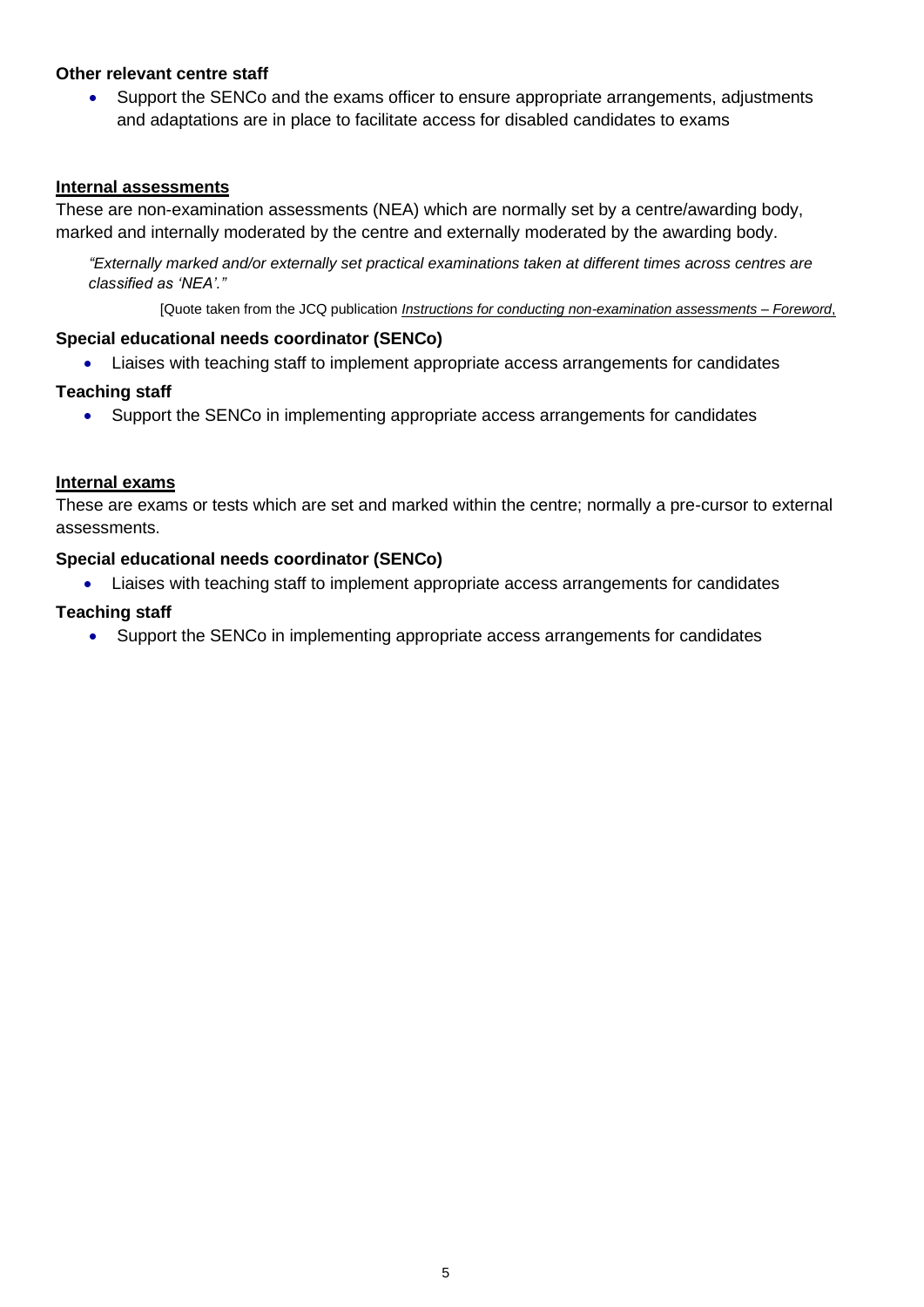# <span id="page-5-0"></span>**Appendix A**

#### <span id="page-5-1"></span>**Identifying the needs for access arrangements**

- Ensures the quality of the access arrangements process within the centre
- Ensures staff roles, responsibilities and processes in identifying, requesting and implementing access arrangements for candidates (including private candidates) are clearly defined and documented
- Ensures an appropriately qualified assessor(s) is appointed, evidence of the assessor's qualification(s) is obtained before they assess candidates and that evidence of the qualification(s) of the person(s) appointed is held on file
- Ensures the assessment process is administered in accordance with the regulations and that the correct procedures are followed as per chapter 7 of AA
- Ensures a policy demonstrating the centre's compliance with relevant legislation is in place
- Support the SENCo in determining the need for and implementing access arrangements
- Leads on the access arrangements process to facilitate access for candidates
- Defines and documents roles, responsibilities and processes in identifying, requesting and implementing access arrangements (*Access arrangements policy*)
- If not the appropriately qualified assessor, works with the person/persons appointed, on all matters relating to assessing candidates and the administration of the assessment process
- Ensures that all assessments carried out and arrangements put in place comply with JCQ and awarding body regulations and guidance
- Ensures arrangements put in place for exams/assessments reflect a candidate's *normal way of working* within the centre
- Ensures the need for access arrangements for a candidate is considered on a subject by subject basis
- Presents when requested by a JCQ Centre Inspector, evidence of the assessor's qualification
- Works with teaching staff, relevant support staff and the exams officer to ensure centredelegated and awarding body approved access arrangements are put in place for candidates taking internal and external exams/assessments
- Provide information to evidence the normal way of working of a candidate
- Conducts appropriate assessments to identify the need(s) of a candidate
- Provides appropriate evidence to confirm the need(s) of a candidate
- Completes appropriate documentation as required by the regulations of JCQ and the awarding body

#### <span id="page-5-2"></span>**Requesting access arrangements**

- Follows guidance in [AA](http://www.jcq.org.uk/exams-office/access-arrangements-and-special-consideration) Section 8 to process approval applications for access arrangements for those qualifications included
- Applies for approval where this is required, through *Access arrangements online* (AAO), or through the awarding body where qualifications sit outside the scope of AAO
- Ensures appropriate and required evidence is held on file to confirm validation responses in AAO including (where required) the completion of JCQ Form 8, (Application for access arrangements-Profile of learning difficulties), and/or centre based evidence including concise file note(s) on centre headed paper, signed and dated, and a body of evidence to substantiate the candidate's normal way of working within the centre (Form 8 must only be used for candidates with learning difficulties who are not subject to a current EHCP or statement of Special Educational Needs or those requiring a Language modifier).
- Ensures where Form 8 is required to be completed, the form is signed (a handwritten, electronic or typed signature is acceptable) and dated as required **prior** to approval being sought and that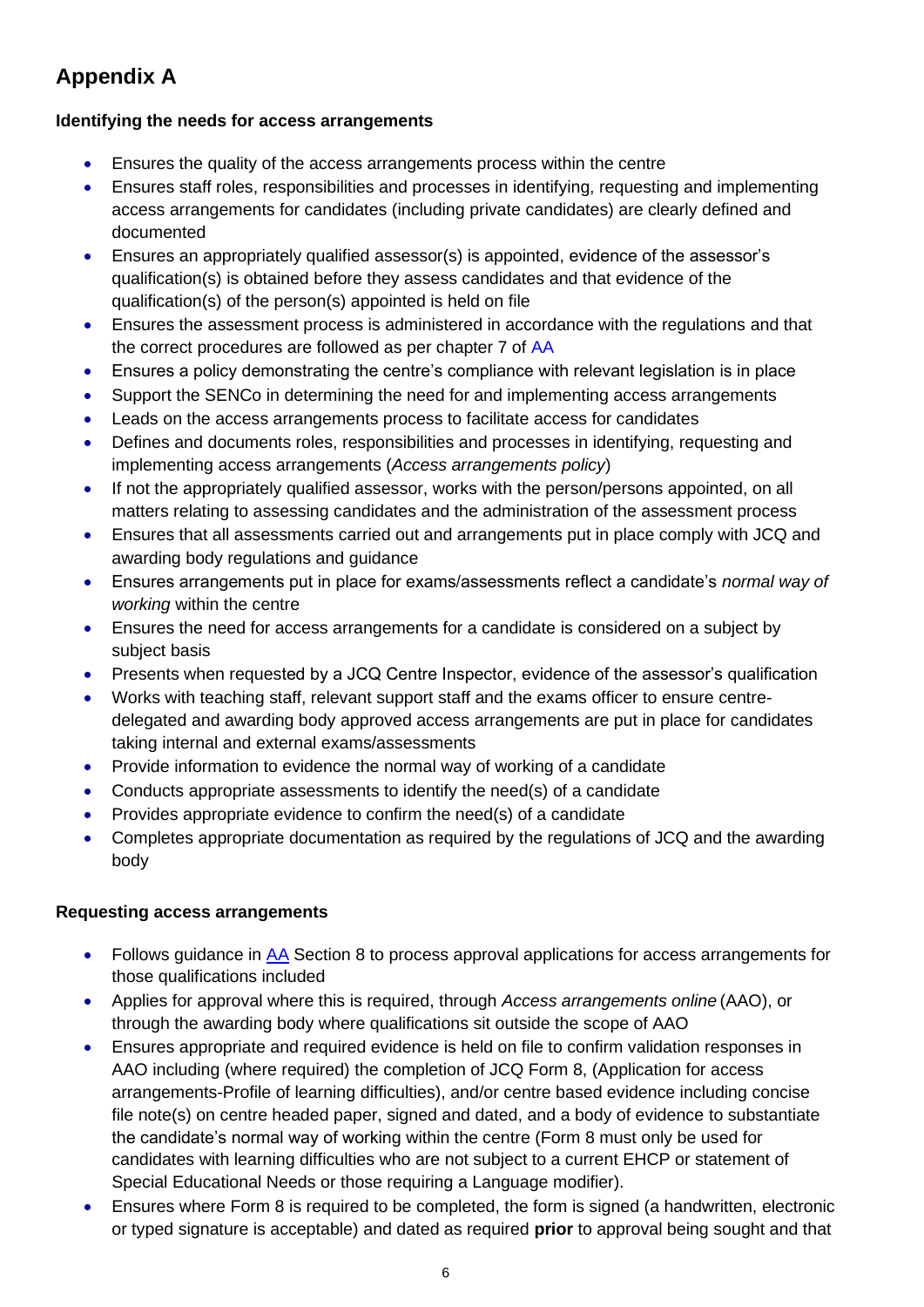the form is provided for processing and inspection purposes (This may be a hard copy paper version or an electronic version).

- Ensures the names of all other assessors, who are assessing candidates studying qualifications covered by AAO are entered into AAO to confirm their status including any professionals working outside the centre
- Confirms by ticking the *'Confirmation'* box prior to submitting the application for approval that the *'malpractice consequence statement'* has been read and accepted
- Makes an *awarding body referral* through AAO where the initial application for approval may not be approved by AAO, where it is deemed by the centre that the candidate does meet the criteria for the arrangement(s)
- Ensures that arrangements, and approval where required, are in place before a candidate takes his/her first exam or assessment (which is externally assessed or internally assessed/externally moderated)
- Ensures that where approval is required that this is processed at the start of the course and at the latest by the awarding body deadline
- Maintains a file/e-folder for each candidate (the required documentation for a candidate will either be all in hard copy within the candidate's file **or** all in electronic format within the candidates' e-folder) that will include:
	- completed JCQ/awarding body application forms and evidence forms
	- appropriate evidence to support the need for the arrangement where required
	- appropriate evidence to support normal way of working within the centre
	- in addition, for those qualifications covered by AAO (where approval is required), a print out/pdf of the AAO approval and a signed candidate personal data consent form (which provides candidate consent to their personal details being shared)
- Presents the files/e-folders when requested by a JCQ Centre Inspector and addresses any queries / questions raised
- If the SENCo is unavailable, presents the files/e-folders of access arrangement candidates when requested by a JCQ centre inspector and addresses any queries/ questions raised
- Liaises with teaching staff regarding any appropriate modified paper requirements for candidates
- Liaises with the SENCo to ensure arrangements are in place to either order a non-interactive electronic (PDF) question paper or to open question paper packets in the secure room within 90 minutes of the published starting time for the exam where the centre is permitted to modify a timetabled written component exam paper (copy on coloured paper, enlarge to A3 or copy to single sided print)
	- Following the appropriate process (using AAO for those qualifications included in the tool: using *Form VQ/EA*), orders published modified papers, by the awarding body's deadline for the exam series, where these may be required for a candidate.

### <span id="page-6-0"></span>**Implementing access arrangements and the conduct of exams**

- Is familiar with the instructions for *Invigilation arrangements for candidates with access arrangements* and *Access arrangements* in ICE 2020-2021
- Ensures a candidate is involved in any decisions about arrangements, adjustments and/or adaptations that may be put in place for him/her and ensures the candidate understands what will happen at exam time
- Ensures exam information (JCQ information for candidates documents, individual exam timetable etc.) is adapted where this may be required for a disabled candidate to access it
- Ensures that prior to any arrangements being put in place checks are made that arrangements do not impact on any assessment criteria/competence standards being tested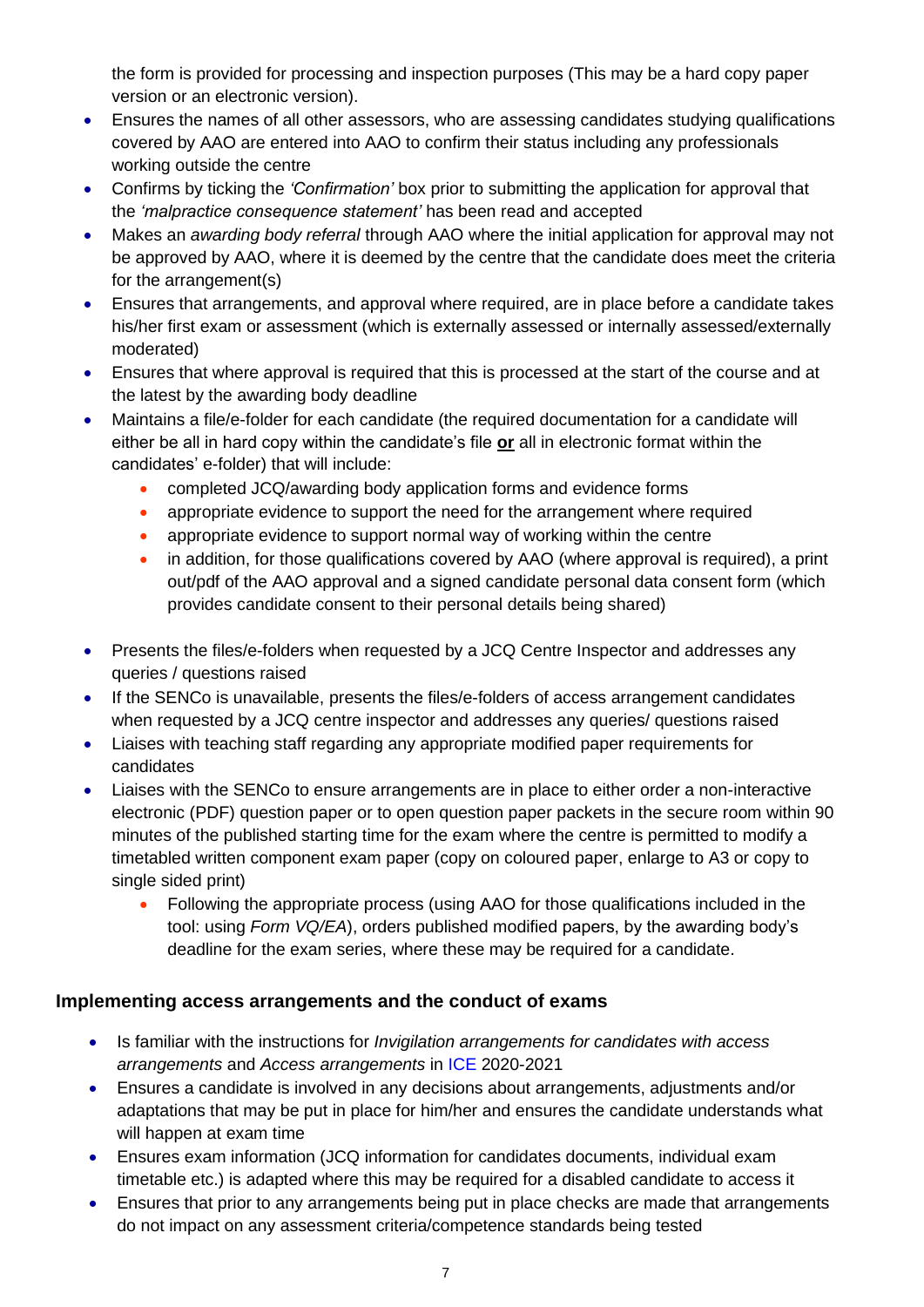- Ensures that any arrangements put in place do not unfairly disadvantage or advantage disabled candidates
- Monitors, in internal tests/ mock exams, the use of arrangements granted to a candidate has never made use of the arrangement, may consider withdrawing the arrangement, provided the candidate will not be placed at a substantial disadvantage
- Liaises with the exams officer (EO) regarding facilitation and invigilation of access arrangement candidates in exams
- Liaises with other relevant centre staff regarding the provision of appropriate rooming and equipment that may be required to facilitate access for disabled candidates to exams
- Appoints appropriate centre staff as facilitators to support candidates (practical assistant, prompter, Language Modifier, reader, scribe or Communication Professional)
- Ensures facilitators supporting candidates are appropriately trained and understand the rules of the particular access arrangement(s)
- Ensures a record of the content of training given to those facilitating an access arrangement for a candidate under examination conditions is kept and retained on file until the deadline for reviews of marking has passed or until any appeal, malpractice or other results enquiry has been completed, whichever is later
- Ensures where the candidate's own subject teacher will be used (in exceptional circumstances) as a facilitator, an invigilator will be present at all times
- Ensures where a facilitator is allocated to support a candidate under exam conditions that they will not be a relative, peer or private tutor of the candidate
- Ensures the facilitator is known by or introduced to the candidate prior to exams
- Ensures a facilitator acting as a prompter will not normally be the candidate's own subject teacher and must not be a relative, friend or peer of the candidate (understanding that a private tutor cannot act as a prompter for the candidate)
- Ensures a facilitator acting as a prompter is aware of the appropriate way to prompt depending on the needs of the candidate
- Liaises with the EO to ensure that invigilators are made aware of the Equality Act 2010 and are trained in disability issues
- Ensures invigilators supervising access arrangement candidates are trained in their role and understand the invigilation arrangements required for access arrangement candidates and the role of any facilitator
- Ensures cover sheets, where these are required by the arrangement are completed as required by facilitators
- Liaises with the EO where a facilitator may be required to support a candidate requiring an emergency (temporary) access arrangement at the time of exams
- Liaises with the SENCo and other relevant centre staff to ensure appropriate arrangements, adjustments and adaptations are in place to facilitate access for disabled candidates to exams
- Liaises with the SENCo to ensure exam information (JCQ information for candidates documents, individual exam timetable etc.) is adapted where this may be required for a disabled candidate to access it
- Liaises with the SENCo regarding the facilitation and invigilation of access arrangement candidates
- Liaises with the SENCo regarding rooming of access arrangement candidates
- Liaises with the SENCo to ensure that invigilators are made aware of the Equality Act 2010 and are trained in disability issues
- Ensures appropriate seating arrangements are in place where different arrangements may need to be made for a candidate to facilitate access to his/her exams
- Ensures candidates with access arrangements are identified on exam room seating plans and invigilators are made aware of the arrangements awarded and invigilators informed of those candidates with access arrangements and made aware of the access arrangement(s) awarded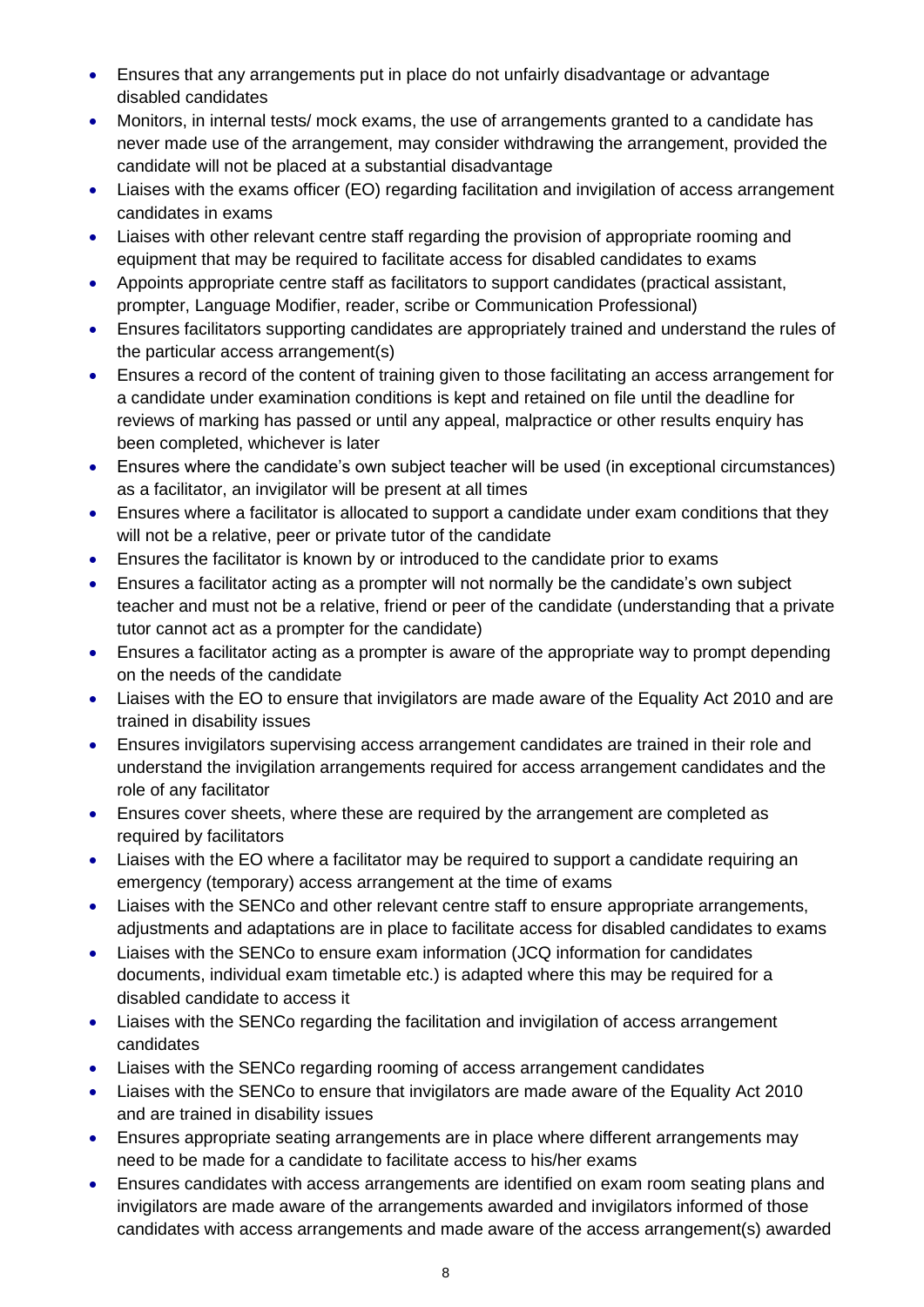- Ensures invigilators are briefed prior to each exam session of the arrangements in place for a disabled candidate in their exam room
- Checks in advance of dated exams/assessments that modified paper orders have arrived (and if not will contact the awarding body to ensure that papers are available when required)
- Makes modifications that are permitted by the centre (a question paper copied onto coloured paper, an A4 to A3 enlarged paper or a paper printed on single sheets or where a question paper may need to be scanned into PDF format where a candidate is approved the use of a computer reader) that may be required and, either accesses a non-interactive electronic (PDF) question paper or opens the exam question paper packet in the secure room no earlier than 90 minutes prior to the published start time of the exam
- Understands that where permitted/approved, secure exam question paper packets may need to be opened early so the facilitator (Language Modifier, Live Speaker, Communication Professional only) may have access to the question paper 60 minutes prior to the awarding body's published starting time for the exam in order to prepare
- Provides cover sheets prior to the start of an exam where required for particular access arrangements and ensures that these have been fully completed before candidates' scripts are dispatched to examiners/markers
	- prints pre-populated cover sheets from AAO where this is required for particular arrangements
- Has a process in place to deal with emergency (temporary) access arrangements as they arise at the time of exams in terms of rooming and invigilation
- Liaises with the SENCo where a facilitator may be required to support a candidate requiring an emergency (temporary) access arrangement at the time of exams
- Where required for emergency (temporary) access arrangements, applies for approval through AAO or through the awarding body where qualifications sit outside the scope of AAO

*Other relevant centre staff could include:*

- Staff responsible for **IT or other specialist equipment** that may need to be provided or adapted for a candidate
- Estates/site staff responsible for **rooms and non-specialist equipment** (chairs, tables, clocks etc.) used for exams that may need to be adapted for a candidate
- Senior staff responsible for the centre's **emergency evacuation procedures** and the arrangements that may need to be in place for a candidate with a disability who may need assistance when an exam room is evacuated

## <span id="page-8-0"></span>**Internal Assessments**

- Ensures centre-delegated and awarding body approved arrangements are in place prior to a candidate taking his/her first formal supervised assessment
- Ensures candidates are aware of the access arrangements that are in place for their assessments
- Ensures a candidate has had appropriate opportunities to practise using the access arrangement(s) before his/ her first examination
- Ensures facilitators supporting candidates are appropriately trained and understand the rules of the particular access arrangement(s)
- Ensures cover sheets are completed as required by facilitators
- Liaises with the teacher where a facilitator may be required to support a candidate requiring an emergency (temporary) access arrangement at the time of his/her formal supervised assessment
- Provide the SENCo with assessment schedules to ensure arrangements are put in place when required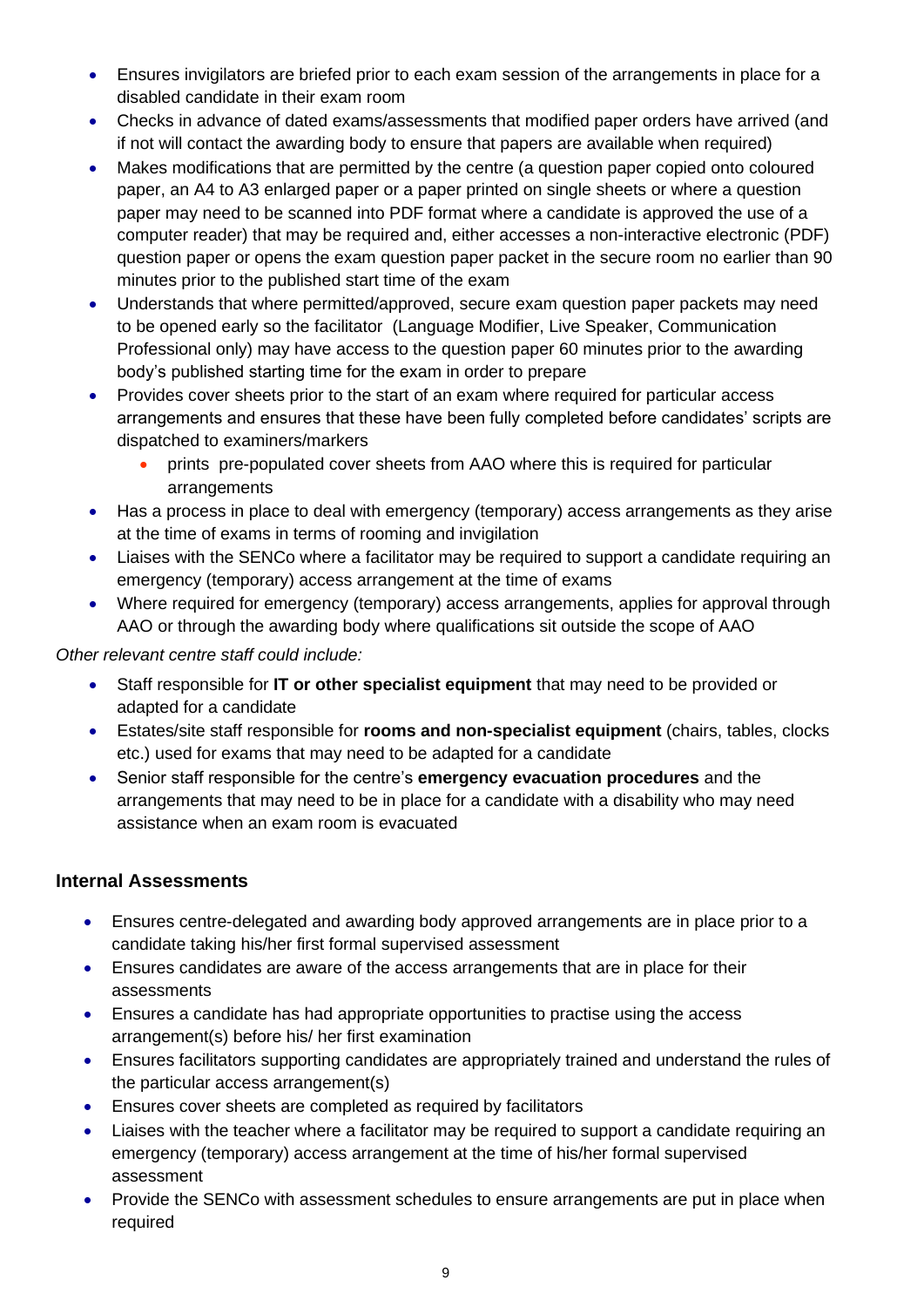• Liaise with the SENCo regarding assessment materials that may need to be modified for a candidate

### **Internal Exams**

- Provide exam materials that may need to be modified for a candidate
- Provide the SENCo with internal exam timetable to ensure arrangements are put in place when required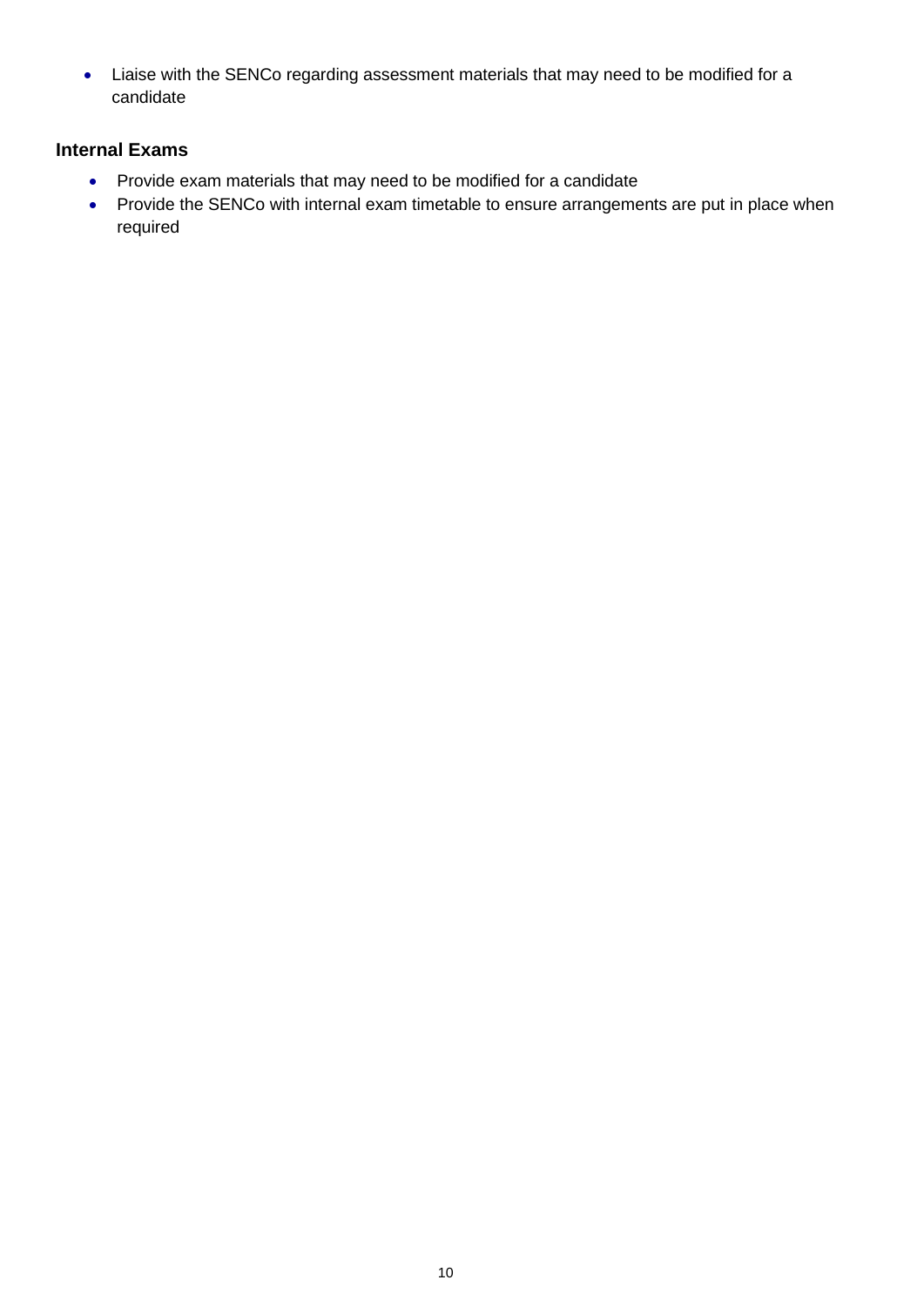# <span id="page-10-0"></span>**Appendix B**

# <span id="page-10-1"></span>**Facilitating access - examples**

The following information confirms the centre's good practice in relation to the Equality Act 2010 and the conduct of examinations.

On a candidate by candidate basis, consideration is given to

- adapting assessment arrangements
- adapting assessment materials
- the provision of specialist equipment or adaptation of standard equipment
- adaptation of the physical environment for access purposes

The table provides example arrangements, adjustments and adaptations that are considered to meet the need(s) of a candidate and the actions considered/taken by the centre for the purposes of facilitating access.

| <b>Example of candidate</b><br>need(s)                  | <b>Arrangements</b><br>explored                                                                | <b>Centre actions</b>                                                                                                                                                                               |
|---------------------------------------------------------|------------------------------------------------------------------------------------------------|-----------------------------------------------------------------------------------------------------------------------------------------------------------------------------------------------------|
| A medical condition<br>which prevents the               | Alternative room<br>sourced for the<br>conduct of<br>examinations<br>Supervised rest<br>breaks | SENCo gathers evidence to support the need for the candidate to<br>take exams in separate room                                                                                                      |
| candidate from taking<br>exams with other<br>candidates |                                                                                                | Pastoral head provides written statement for file to confirm the<br>need                                                                                                                            |
|                                                         |                                                                                                | Approval confirmed by SENCo; AAO approval for both<br>arrangements not required                                                                                                                     |
|                                                         |                                                                                                | Pastoral head discussion with candidate to confirm the<br>arrangements should be put in place                                                                                                       |
|                                                         |                                                                                                | EO provides candidate with exam timetable and JCQ information<br>for candidates                                                                                                                     |
|                                                         |                                                                                                | Pastoral head confirms with candidate the information is<br>understood                                                                                                                              |
|                                                         |                                                                                                | EO allocates invigilator(s) to candidate's timetable                                                                                                                                                |
|                                                         |                                                                                                | Invigilator monitors candidate's condition for each exam and<br>records any issues on incident log                                                                                                  |
|                                                         |                                                                                                | Invigilator records rest breaks (time and duration) on incident log<br>and confirms set time given for exam                                                                                         |
|                                                         |                                                                                                | Invigilator briefs EO after each exam on how candidate's<br>performance in exam may have been affected by his/her condition                                                                         |
|                                                         |                                                                                                | EO discusses with pastoral head if candidate is eligible for special<br>consideration (candidate present but disadvantaged)                                                                         |
|                                                         |                                                                                                | EO processes request(s) for special consideration where<br>applicable; incident log(s) provides supporting evidence                                                                                 |
|                                                         |                                                                                                | Pastoral head informs candidate that special consideration has<br>been requested                                                                                                                    |
| Persistent and<br>significant difficulties in           | Reader/computer<br>reader                                                                      | Confirms candidate is disabled within the meaning of the Equality<br>Act 2010                                                                                                                       |
| accessing written text                                  | 25% Extra time                                                                                 | Papers checked for those testing reading                                                                                                                                                            |
|                                                         | Separate<br>invigilation within<br>the centre                                                  | Computer reader sourced for use in papers (or sections of papers)<br>testing reading OR up to 50% extra time awarded                                                                                |
|                                                         |                                                                                                | A short concise file note produced on centre headed paper,<br>signed and kept on file, confirming the nature of the candidate's<br>impairment and that the use of a computer reader and/or a reader |